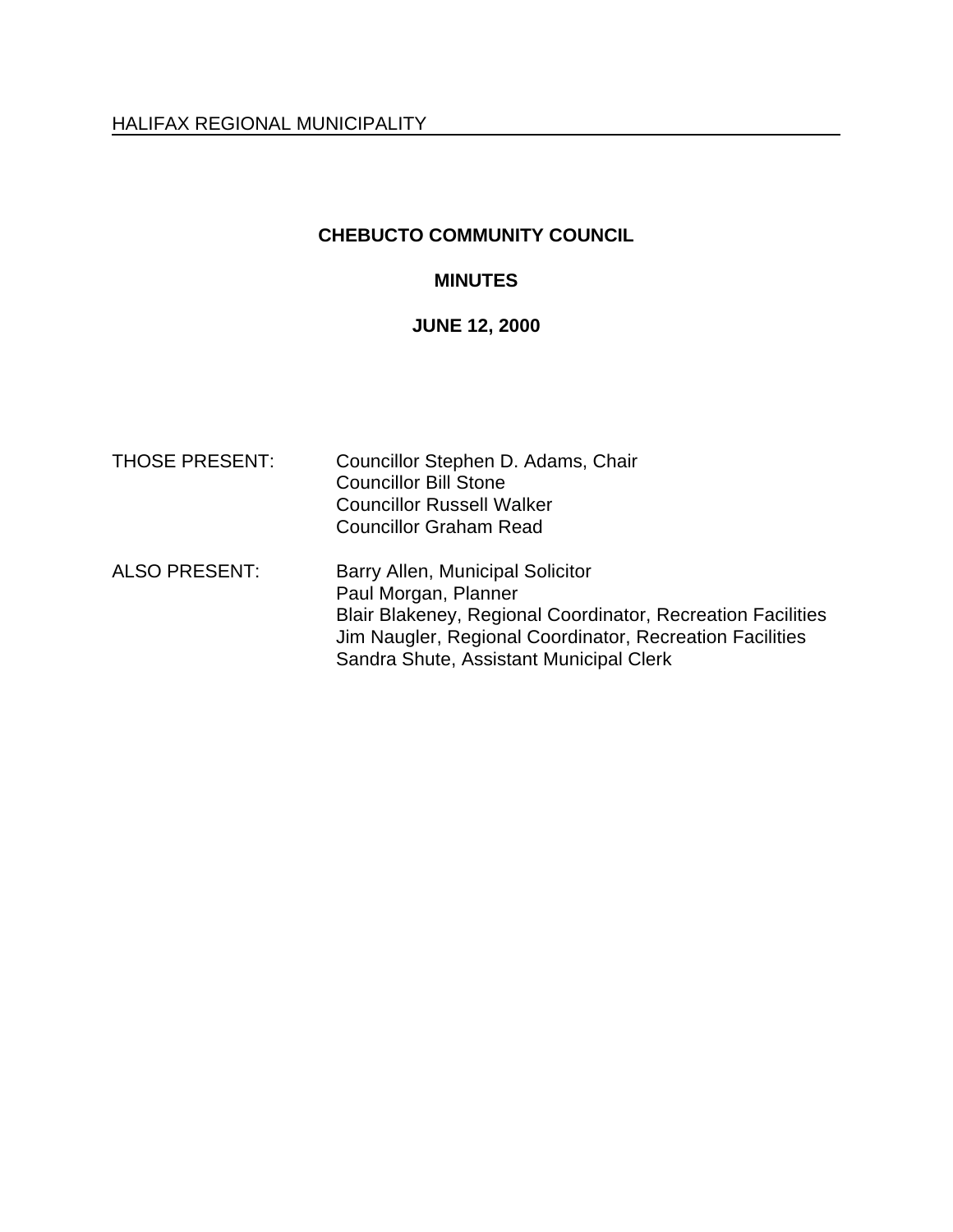# **TABLE OF CONTENTS**

| 1.                                                                                 |                                                                             |                                                                                                                                             |  |
|------------------------------------------------------------------------------------|-----------------------------------------------------------------------------|---------------------------------------------------------------------------------------------------------------------------------------------|--|
| 2.                                                                                 | <b>Approval of Minutes</b>                                                  |                                                                                                                                             |  |
|                                                                                    | 2.1<br>2.2                                                                  |                                                                                                                                             |  |
| 3.                                                                                 | Approval of the Order of Business and Approval of Additions and Deletions 4 |                                                                                                                                             |  |
| <b>Business Arising from the Minutes</b><br>4.<br>4.1<br><b>Status Sheet Items</b> |                                                                             |                                                                                                                                             |  |
|                                                                                    |                                                                             |                                                                                                                                             |  |
|                                                                                    |                                                                             | 4.1.1<br>4.1.2 Request for Two-Car Garage with Attic - District 17  5<br>MPS Dispensation re Provincial and Federal Governments  5<br>4.1.3 |  |
| 5.                                                                                 |                                                                             |                                                                                                                                             |  |
| 6.                                                                                 |                                                                             |                                                                                                                                             |  |
| 7.                                                                                 |                                                                             |                                                                                                                                             |  |
| 8.                                                                                 | <b>Public Hearings</b>                                                      |                                                                                                                                             |  |
|                                                                                    | 8.1                                                                         | Case 00210 - Development Agreement Application - 32 and 32A                                                                                 |  |
| Correspondence, Petitions and Delegations<br>9.                                    |                                                                             |                                                                                                                                             |  |
|                                                                                    |                                                                             | 9.1 Presentations                                                                                                                           |  |
|                                                                                    |                                                                             | 9.1.1<br>9.1.2 Indoor Golf Driving Dome - Mainland Commons  9                                                                               |  |
| 10.                                                                                |                                                                             |                                                                                                                                             |  |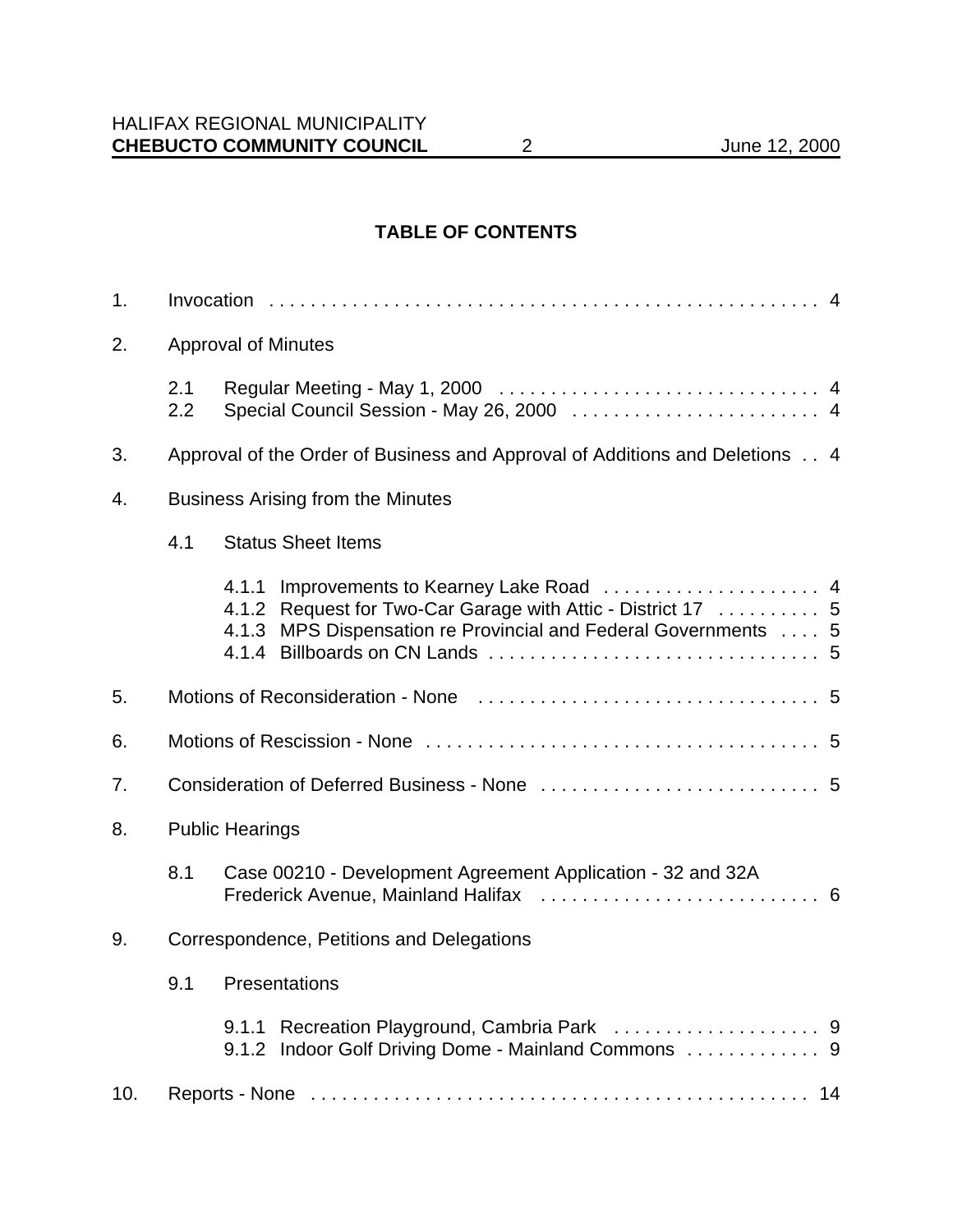|     | <b>HALIFAX REGIONAL MUNICIPALITY</b><br><b>CHEBUCTO COMMUNITY COUNCIL</b><br>3<br><u>and the state</u> | June 12, 2000 |  |  |  |
|-----|--------------------------------------------------------------------------------------------------------|---------------|--|--|--|
| 11. |                                                                                                        |               |  |  |  |
| 12. | <b>Added Items</b>                                                                                     |               |  |  |  |
|     | Improvements to Intersection 102 and Lacewood  14<br>12.1<br>12.2                                      |               |  |  |  |
| 13. |                                                                                                        |               |  |  |  |
| 14. |                                                                                                        |               |  |  |  |
| 15. |                                                                                                        |               |  |  |  |
| 16. |                                                                                                        |               |  |  |  |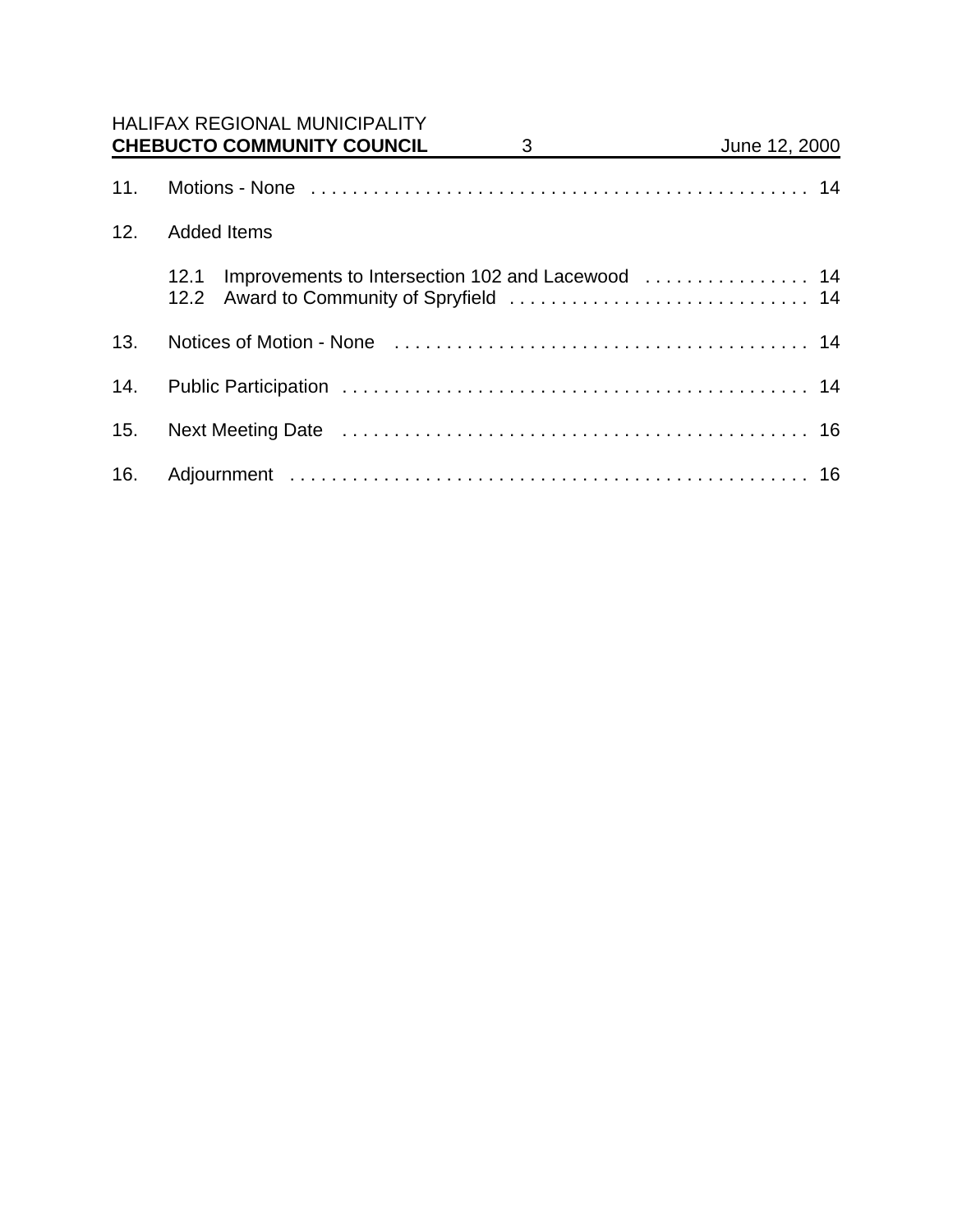# 1. **INVOCATION**

The meeting was called to order at 7:00 p.m. with an Invocation at 2750 Dutch Village Road, Halifax.

During the course of the meeting, the Chair recognized Mary Ann McGrath, MLA for Halifax/Bedford Basin.

### 2. **APPROVAL OF MINUTES**

### 2.1 **Regular Meeting - May 1, 2000**

**MOVED by Councillors Stone and Read to approve the Minutes of meeting held on May 1, 2000 as circulated. MOTION PUT AND PASSED.**

### 2.2 **Special Council Session - May 26, 2000**

**MOVED by Councillors Walker and Read to approve the Minutes of meeting held on May 26, 2000 as circulated. MOTION PUT AND PASSED.**

### 3. **APPROVAL OF THE ORDER OF BUSINESS AND APPROVAL OF ADDITIONS AND DELETIONS**

Added Items: Improvements to Intersection 102 and Lacewood - Councillor Stone Award to Community of Spryfield - Councillor Adams

**MOVED by Councillors Read and Stone to approve the Order of Business as amended. MOTION PUT AND PASSED.**

### 4. **BUSINESS ARISING FROM THE MINUTES**

### 4.1 **Status Sheet Items**

### 4.1.1 Improvements to Kearney Lake Road

Remains on the Status Sheet since this is in the hands of Department of Transportation. Councillor Stone advised he understood that Department of Transportation is in the process of designing some improvements.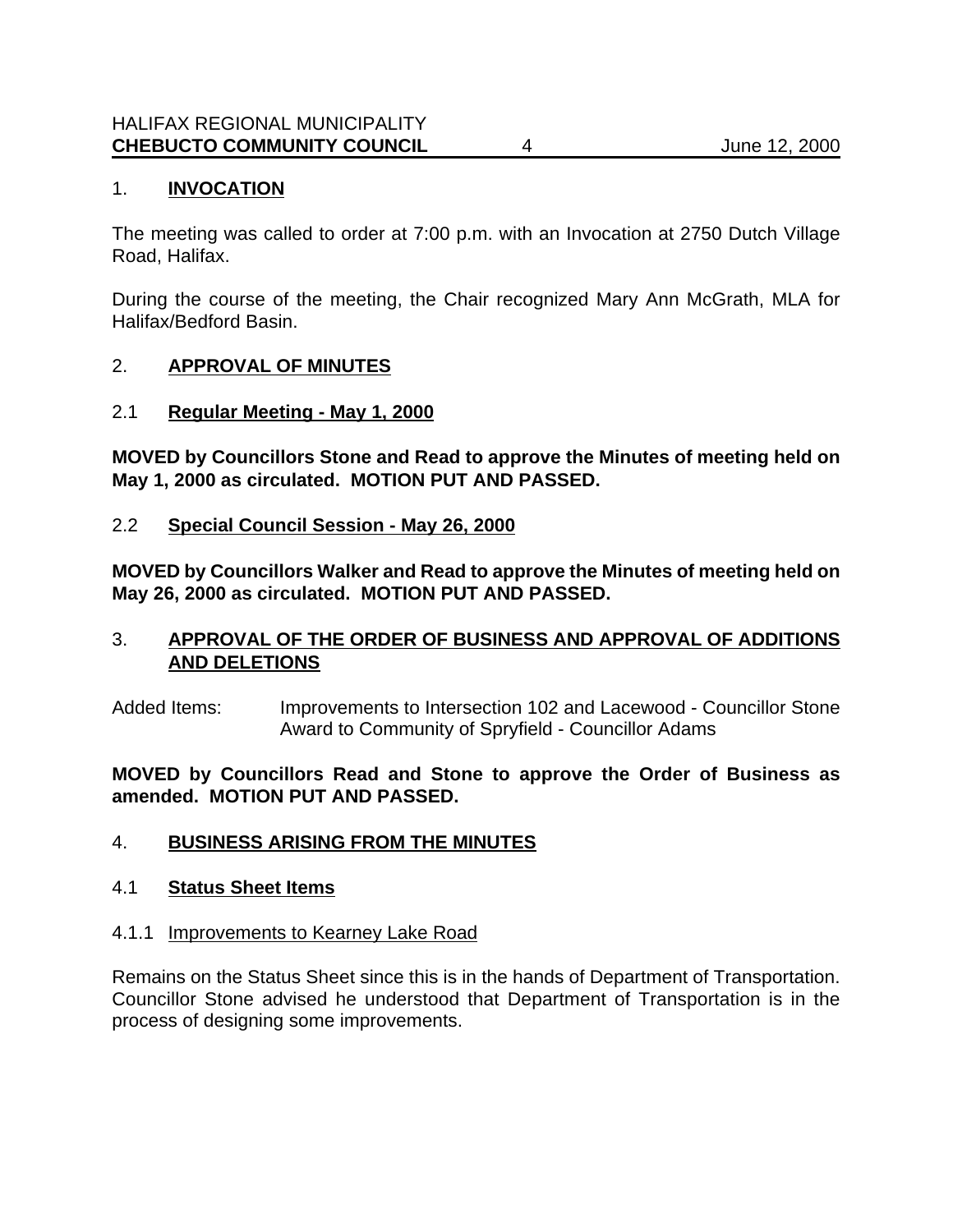### 4.1.2 Request for Two-Car Garage with Attic - District 17

Councillor Read advised this item can be removed from the Status Sheet as the owner is reconfiguring his proposal.

#### 4.1.3 MPS Dispensation re Provincial and Federal Governments

Can be taken off the Status Sheet. Councillor Adams advised that a clause has been added to all Municipal Planning Strategies to indicate that the provincial and federal governments can supersede zoning aspects of the MPS**.** Inclusion of this clause allows a better understanding as to why some of the processes that municipal government would normally follow are not followed when federal or provincial governments are involved.

#### 4.1.4 Billboards on CN Lands

Councillor Walker acknowledged receipt of the Staff Report dated June 2, 2000 but said he had the following questions:

- Did CN reply to the letter sent to them on July 19, 1999 as noted on page 1 of the Information Report. If so, what was the reply.
- Clarification that with regard to billboards further out the Bedford Highway, he understood they were under the grandfather clause but still felt there was a stipulation that they had to be 500' apart under the old regulations.

### **MOVED by Councillors Walker and Read to recommend to Regional Council that Regional Council request preparation of acquisition cost estimates as to how much it will cost to have the billboards removed and go through the budget allocation to prepare them and that the additional questions raised be answered by staff.**

Councillor Stone expressed concern that Councillors were not given the information that the billboards could be grandfathered, particularly the ones where permits have been issued but not yet placed. People felt there would be no more billboards but that, in fact, was not true because there were outstanding permits.

### **MOTION PUT AND PASSED.**

- 5. **MOTIONS OF RECONSIDERATION** None
- 6. **MOTIONS OF RESCISSION** None
- 7. **CONSIDERATION OF DEFERRED BUSINESS** None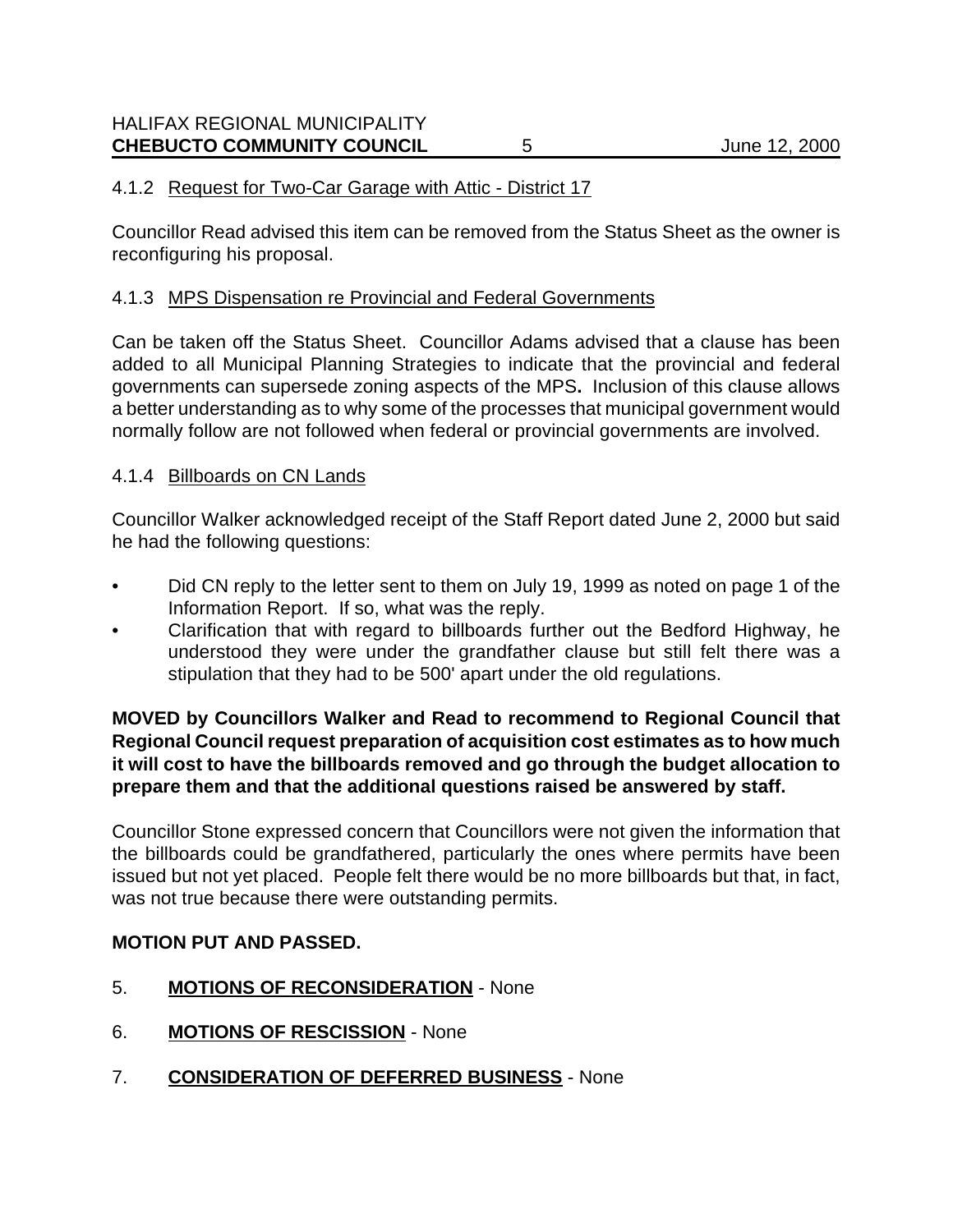# 8. **PUBLIC HEARINGS**

# 8.1 **Case 00210 - Development Agreement Application - 32 and 32A Frederick Avenue, Mainland Halifax**

A Staff Report dated May 18, 2000 was before Community Council. Paul Morgan, Planner provided an overview of the application with the aid of overheads. During the course of his presentation, he advised that the Development Agreement was actually approved by the former City of Halifax in 1995 for a semi-detached dwelling on the rear lot with 10' frontage to provide driveway access. There was a stipulation that all approvals had to be obtained within two years but when the proponents came in for permit approval for the semi-detached housing unit, the time frame had lapsed. Unfortunately, the applicant did not understand that if he had applied for an extension, the agreement would have remained in effect. The proposal tonight was the same as sought in 1995.

Councillor Read asked what was the zoning in this case. In response, Mr. Morgan advised it was R-2 which would allow for single and semi-detached dwellings. The reason for the Development Agreement application is that semi-detached housing would not have the required frontage. The R-2 zone requires 50' of frontage but the lot in question has 10' frontage. The rear lot has an area in excess of the minimum 5,000 sq. ft. required. The lot on which the single unit dwelling would remain would have 40' of frontage and 3,800 sq. ft.

Councillor Read asked if the front lot was, therefore, substandard. In response, Mr. Morgan advised that both lots would not meet the minimum frontage area requirements of the By-law. As well, there was less than 10,000 sq.ft. between the two lots.

Councillor Read then asked how and when the two apartment buildings were constructed in the R-2 zone. In reply, Mr. Morgan advised they were long before the Secondary Plan came into effect. The R-2 zoning would have been applied and the apartments made nonconforming uses.

Noting there were other situations where there appeared to be landlocked lots, Councillor Read asked what would happen with those. In reply, Mr. Morgan advised that the landlocked lots were approved in the 1930's and 40's when there were very little regulations. Some were consolidated with the front lot and some flag lots were approved by the former City of Halifax.

Mr. Morgan advised that at the Public Information Meeting, the question arose as to whether or not Community Council was bound by a decision made by the former City of Halifax. Community Council might come to a different conclusion; however, staff came to the same conclusion that this was a unique circumstance. There was an apartment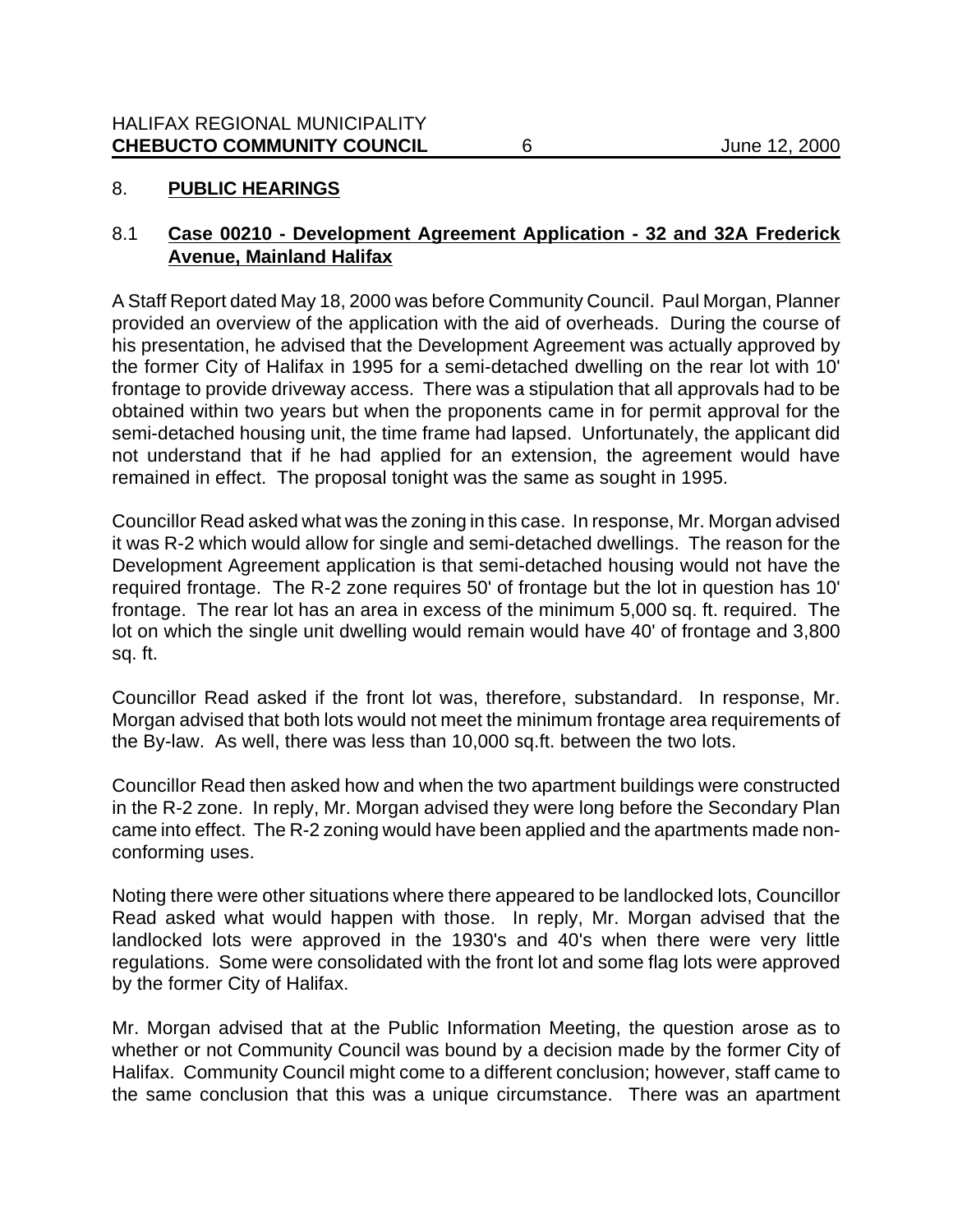building on either side and it was difficult to believe that the character of the area would be adversely affected.

The Chair then called for speakers for or against the application.

Mr. Cesar Salah, W. M. Fares and Associates, on behalf of the applicant advised that approvals have been obtained from Building Inspection, Development, Water Commission and Engineering and will not be a burden on the services provided by HRM. The only thing that came up at the Public Information Meeting from Councillor Walker was that the house at the front was not in good shape. He advised that they visited the lot a couple days ago. The house was in fairly good condition and blends well with what is in the area but the fence around the house is tilted down. The proponent was open to any suggestions with regard to repairs on the outside of the house which could become part of the Development Agreement and they would fix the fence as well.

Mr. John Etter, 16 Frederick Avenue expressed concern with further overcrowding on Frederick Avenue. Between Dutch Village Road and Hillcrest Street on Frederick Avenue, there are presently four apartment buildings, two single family dwellings on back lots, two back lots containing an autobody shop and two duplexes on back lots. Aside from the application before Community Council, there is the possibility of 12 or more applications for duplexes on back lots. Just because there was overcrowding of back lots, did not make it appropriate for more. He asked for consideration of the effect on housing values on Frederick Avenue as well as Rosedale Avenue. He referred to page 3 of the Public Information Minutes where he asked four questions and indicated that he could not find the answers in the Staff Report.

The Chair called three times for further speakers for or against the application. There were none.

# **MOVED by Councillors Stone and Walker to close the Public Hearing. MOTION PUT AND PASSED.**

Councillor Walker referred to the fact that the two properties were created in 1995; therefore, how could it be said that the owner did not create the problem of not meeting the frontage. In response, Mr. Morgan advised that in 1995 there were two properties but the second was landlocked. At the time, the Planner thought there was a uniqueness to the situation to allow for 10' of frontage to be taken from the front lot.

Councillor Walker asked why, if there were two properties before 1995, did it have to be subdivided. The Staff Report indicated that on page 2 of the current report. In response, Mr. Morgan advised that statement was in error. There were two lots there and it would have been a resubdivision of two existing lots. The original Development Agreement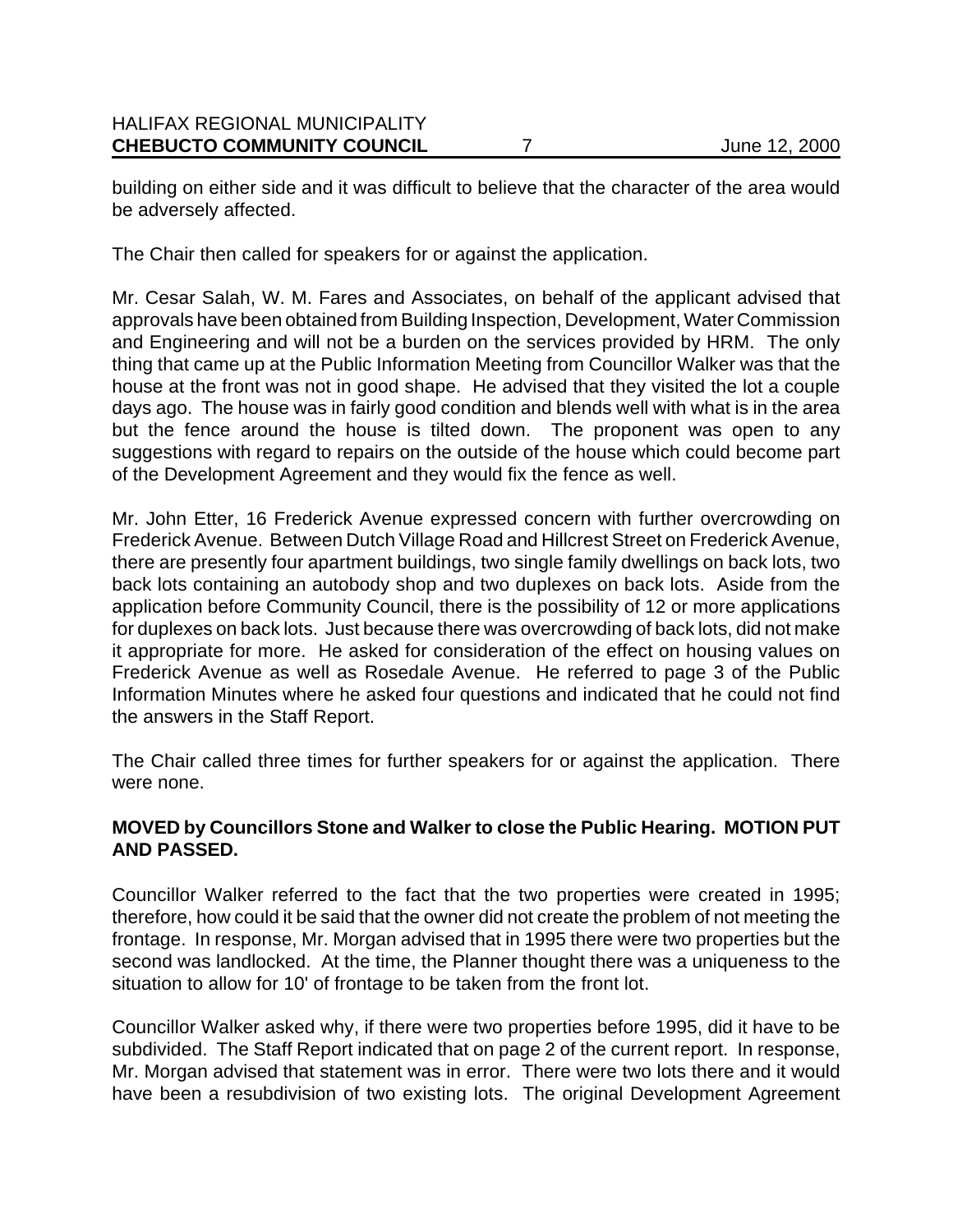| <b>CHEBUCTO COMMUNITY COUNCIL</b>    | June 12, 2000 |
|--------------------------------------|---------------|
| <b>HALIFAX REGIONAL MUNICIPALITY</b> |               |

allowed for resubdivision of the existing two lots to give 10' frontage to the rear lot and allow for semi-detached housing to be built on the rear lot which would not have been otherwise permitted because of the frontage provisions of the R-2 zone.

Councillor Walker asked if the existing house would remain a single family home, how could that be guaranteed when it was on an R-2 lot. In response, Mr. Morgan advised that Attachment III to the Development Agreement, Part 2, 2.2 restricts it to a single unit dwelling. The Development Agreement applies to both properties.

Councillor Stone referred to the four questions raised by Mr. Etter and asked if Mr. Morgan had answers. Mr. Morgan, in response, advised that the subdivision application has been approved and, before approval, Engineering and Water Commission would have reviewed servicing. They would also have looked at access for firefighting. There were no problems indicated in the subdivision file and, therefore, approval was granted. Two additional housing units on Frederick Avenue would not warrant a traffic impact study. While there might be additional situations such as this in the area, each one would have to be judged on their own merit. Approval of this application would not necessarily mean approval of the next as circumstances might be different.

Councillor Stone asked if the house on Rosedale Avenue had any separation from the proposed duplex. In response, Mr. Morgan advised there was a bluff right at the rear property line with a considerable difference in elevation.

Councillor Stone asked if the people at 21 Rosedale Avenue had any problem. In response, Mr. Morgan advised they would have been notified but he had not heard anything from them.

Referring to the four questions asked at the Public Information Meeting, Councillor Walker asked if Mr. Morgan was relying on the information gathered in 1997 in the file. Since Mr. Morgan confirmed this, Councillor Walker indicated he wanted to defer the application back to staff for a month to have the four questions answered with up-to-date information.

**MOVED by Councillors Walker and Stone to defer to staff to have the four questions answered on page 3 of the Public Information Meeting Minutes dated February 23, 2000 with up-to-date information and, as well, advise what modifications can be included in the Development Agreement for the house at the front to bring it up to standard on the outside, such as painting of the house and upgrading of the fence. MOTION PUT AND PASSED.**

# 9. **CORRESPONDENCE, PETITIONS AND DELEGATIONS**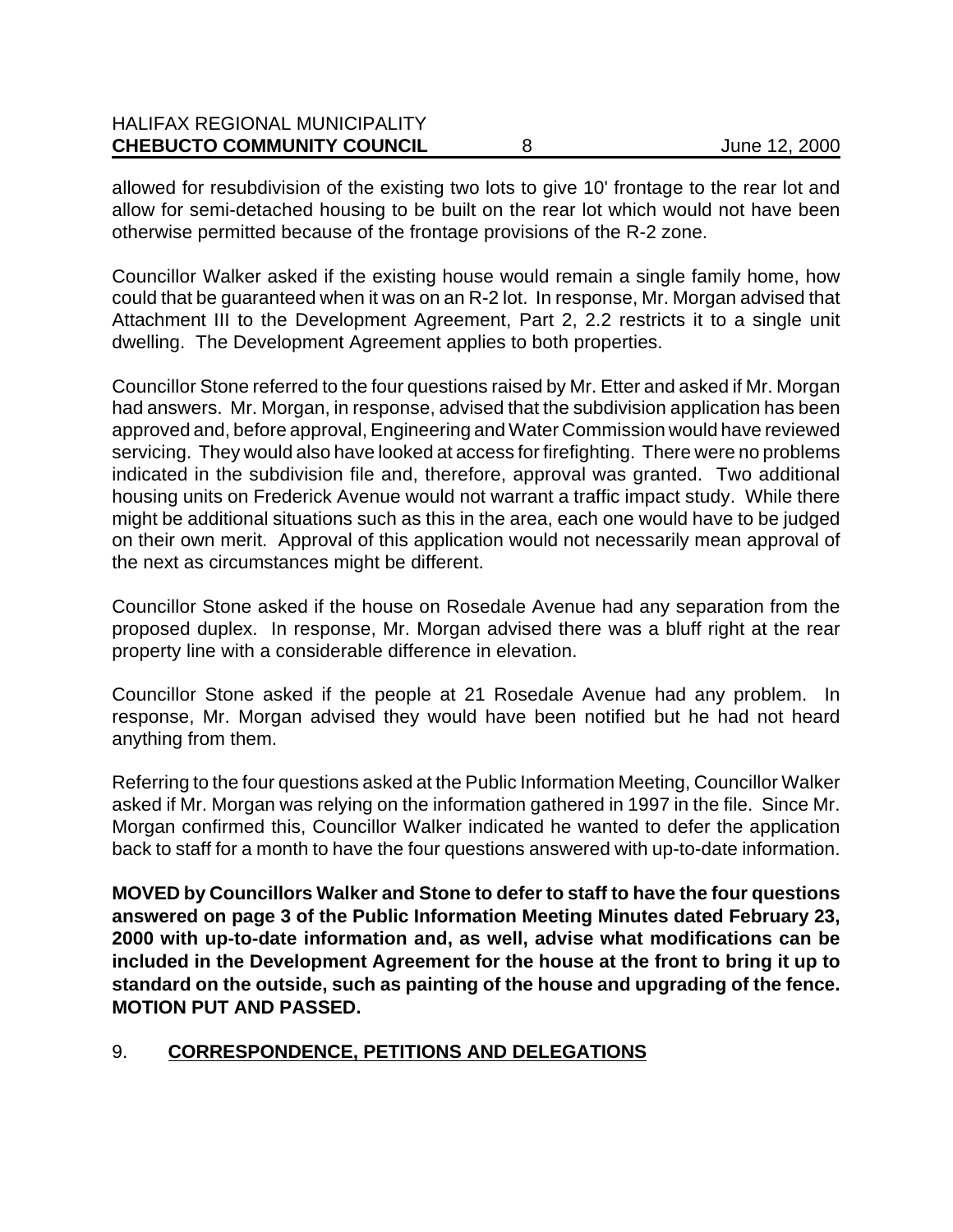# 9.1 **Presentations**

### 9.1.1 Recreation Playground - Cambria Park

Mr. Larry Pope, 93 Kearney Lake Road, reading from prepared text, made the following points:

- Since he bought his condo in Cambria Park in October, 1999, he became aware of problems being experienced by residents in the complex, as a result of the location of two tennis courts, a playground, a small soccer field and a basketball net, at the back. The basketball net is about 30' away from the balcony of one of the units.
- Having contacted Recreation Department about taking down the basketball net, he was told that it would be taken down.
- When the condo complex was built, there was only one tennis court and everything else was added after.
- The playground facility is into the bedrooms and balconies of the people living in the condominium.
- Cars come at night, leave on their headlights and people play basketball.
- He was told there is no other location for the basketball net.
- If this is a neighbourhood playground, why were people coming from all over.
- When three or four basketballs are pounding, you cannot open your window from 7 a.m. to 9 p.m. with people still using the court after the 9 p.m. limit.
- Not only do the people play basketball, they curse, drink, act like hooligans with Police chasing them into the woods.
- There are five Coordinators in Recreation and they cannot make a decision on a basketball net.
- The basketball net was replaced, apparently on the receipt of a Petition.
- He intended to persevere until something is done.

Councillor Adams thanked Mr. Pope for his presentation.

### 9.1.2 Presentation re Indoor Golf Driving Dome

Mr. Blair Blakeney, Parks and Recreation advised that the original intention was to have the proponent, East Coast Golf Dome, speak to their proposal for an indoor golf driving dome for the Mainland Commons; however, the proponent advised at the last moment that they ran into difficulties with their Business Plan and wanted to investigate further before presenting to the public.

Mr. Blakeney advised further that staff and the District Councillor felt it would still be in order to inform the community about the proposal. On January 18, 2000 Regional Council gave staff directive to negotiate with this unsolicited proposal and come back at a future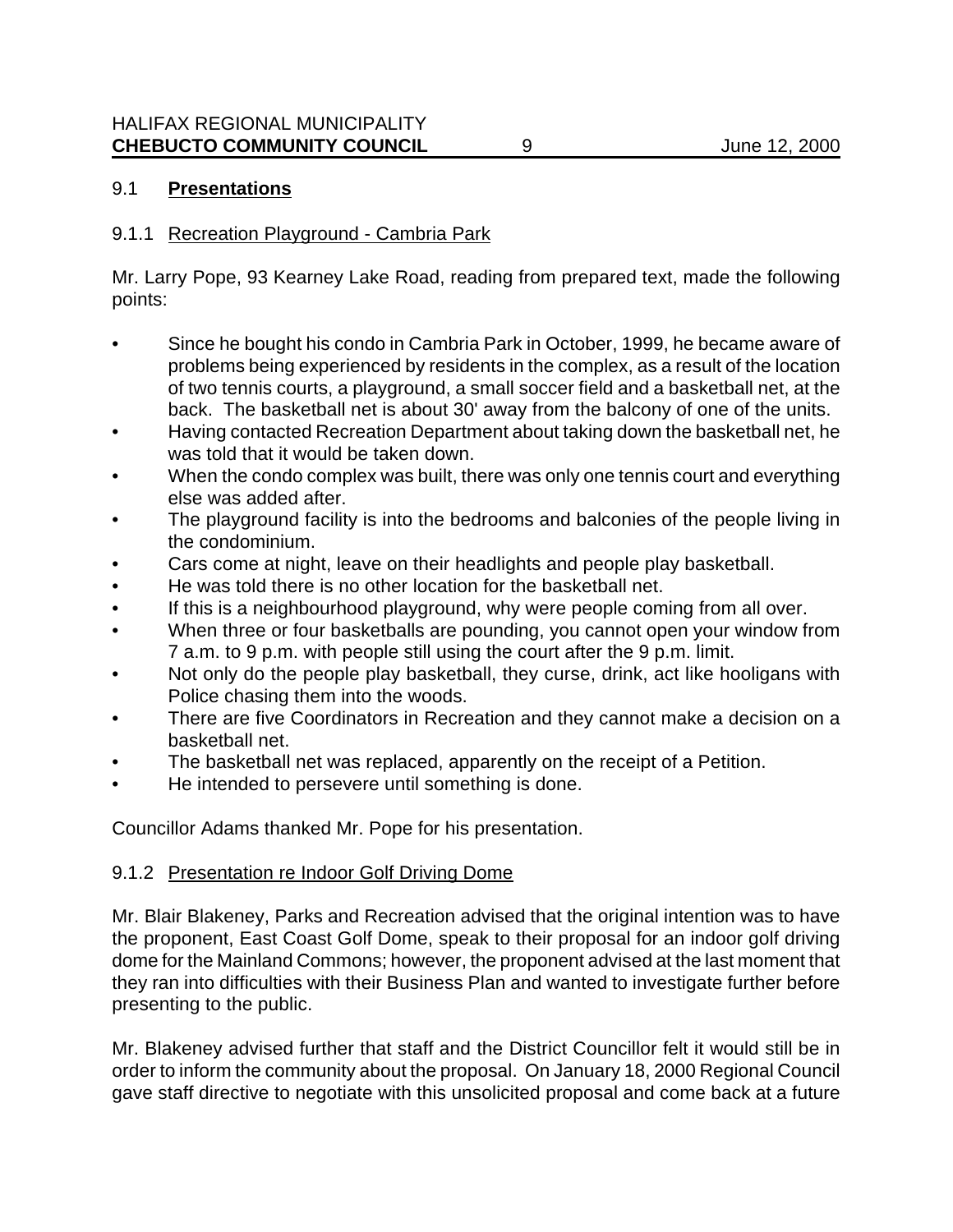# HALIFAX REGIONAL MUNICIPALITY **CHEBUCTO COMMUNITY COUNCIL** 10 June 12, 2000

date with a recommendation. Part of the recommendation was on Council's concerns regarding any impact the proposal would have on the community and on similar type businesses in the area. Staff has tentatively negotiated the general terms of an acceptable lease but since Regional Council's directive, there is another interested party who was missed and Council should be made well aware of this before proceeding any further. Council may decide to go forward with a broader call for proposals.

Councillor Stone stated that even though he understood there were some complications, he felt it was important to allow the public to come forward. It was an opportunity for other interested parties to come forward as well with a similar proposal.

Mr. Blakeney provided a map of the Mainland Commons and located the proposed site. He indicated the current facilities. He explained that the proposal was to construct an indoor golf driving range, comprised of an inflatable bubble structure measuring 200' x 300' with an attached service building and restaurant. Because the Mainland Commons is public property, HRM could not be perceived giving the current proponent an advance on the marketplace; therefore, negotiations are for fair market value for the rent.

Councillor Stone pointed out that it was proposed that when the golf driving range is not being used, there would be recreation hours available for the Recreation Department.

#### Public Participation on Indoor Golf Driving Dome

Mr. Stephen Lockyer, 8 Litchfield Crescent circulated copies of the Kornova Golf Dome Project and advised that he and his partners were contacted by HRM staff and encouraged to put in a proposal for an indoor golf driving range and went to considerable expense. Upon submission, they were told it was too late and that HRM was negotiating with a second party. His architect was in attendance to put on a presentation. He stated that they were a competing bid and had been shut out from the negotiating process.

Councillor Stone noted at this point that because HRM was talking to someone regarding their proposal, staff was not able to talk to anyone else. Now that it appears the original proposal is not going forward, this public session was the opportunity to present other proposals.

Mr. John Dobbs, Architect advised his company has been working with the Koronva company for three years, originally working on a golf dome project to be put into Bayers Lake but the project ultimately fell through. This spring, he was contacted again to provide a design for a golf dome on the Mainland Commons. He indicated the scope of the project which included a drawing as follows: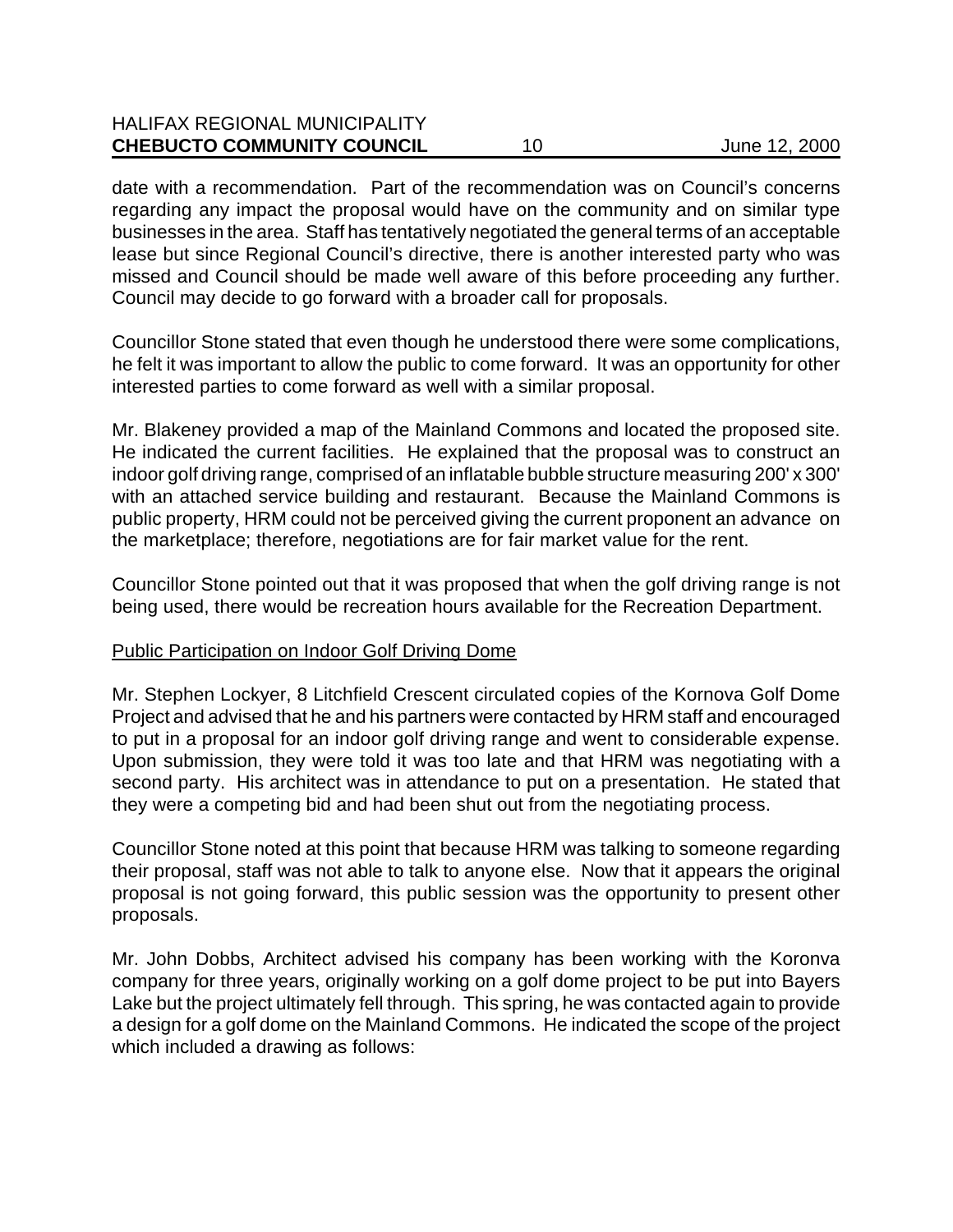### HALIFAX REGIONAL MUNICIPALITY **CHEBUCTO COMMUNITY COUNCIL** 11 June 12, 2000

- The land size is different from the Bayers Lake project; therefore, the project is slightly different.
- It will be an inflatable structure with T-boxes at one end for indoor driving to the end of the dome and pro shop, equipment shop, cafeteria and indoor putting range.
- There might be a better site on the Mainland Commons than the one proposed as the one proposed is closer to residential areas. An area towards the middle of the Mainland Commons would mean less intrusion upon the neighbouring properties.
- Fire issues were researched three years ago with numerous meetings with the Fire Marshall.
- It would be a year-round operation and if recreation time is an issue, it could be negotiated. His client had a lot of flexibility on the use of the facility.
- Paving of an access road would be negotiated but the proposal includes paved parking lots.
- His client was interested in approximately three acres, which would include the dome, parking and buffer zones.
- There would be provision for stormwater runoff due to paved surfaces.
- The project is ready to go and a Business Plan is available. If the opportunity were given to them, his clients would proceed immediately.

Mr. George Defazio raised the following points:

- He had in his possession a 1991 letter from former Alderman Moira Ducharme which provided a copy of the Perkins Associates report.
- Soccer Nova Scotia was not permitted to construct a bubble on Mainland North; it had to be aesthetically correct. Soccer Nova Scotia ultimately put in a permanent structure.
- When the area was excavated, a bog had to be covered with \$230,000 of rock. There was no allowance to move the stadium to the right or left to alleviate the problem with the bog.
- What has changed from three years ago that bubbles are now permitted.
- Soccer Nova Scotia is not opposed but wants to ensure that there is brick and mortar involved.
- The public should be involved in the planning process for the proposed golf dome.

Ms. Debbie Hum, 169 Cresthaven Drive raised the following points:

- She was concerned about the duplication of services and the impact on existing businesses, i.e. Fairview Golf Centre and the indoor soccer facility.
- There has been no study by Recreation Department and was there a demonstrated need for this type of facility in the Mainland North area.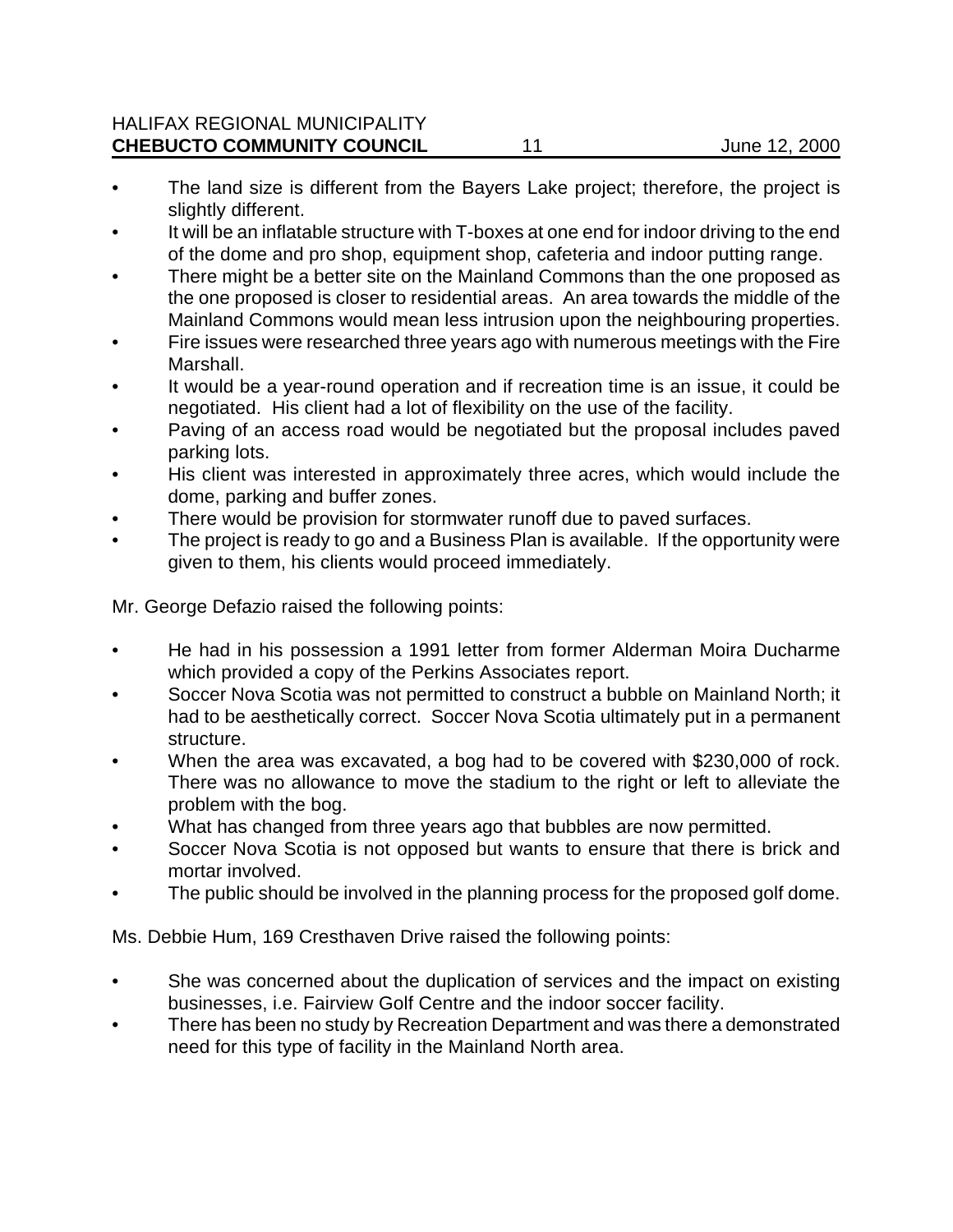Ms. Norma Horne, League Administrator for the Nova Scotia Soccer League raised the following points:

- The League was the major tenant in the Soccer Nova Scotia facility.
- The League has no opinion on the golf development whatsoever.
- Clients grumble about the hourly rate they pay at the indoor facility. The rate is not excessive but is reflective of the cost of the building. Costs were higher than if it had been a bubble structure.
- The support infrastructure in the area needs to be addressed for the current level of traffic, the current use in the facility, the extension of 110 Westridge Drive, its condition, its narrowness, inadequate baseball parking area, inadequate signage of the road, increased traffic should the golf facility go ahead.

Ms. Suzie Lewis Giddy advised that she and her husband owned Northcliffe Tennis Club, 111 Clayton Park Drive. She raised the following points:

- They have had a long term relationship with HRM and have a commitment from HRM over the next 10 years.
- Their facility was the big bubble over the four tennis courts near Northcliffe Recreation Department.
- She understood there was a possibility that their facility would be moved over to the Mainland Commons area which would have a big impact on their facility.
- She asked what impact a golf bubble would have on their facility as there was only so much time and money to go around for people to spend on leisure activities.

Councillor Walker encouraged Ms. Giddy to discuss relocation with HRM staff as soon as possible.

Mr. George Russell, 2 Kilbirnie Lane, Halifax raised the following points:

- He had an interest in an apartment project at the top of Chadwick which has a duck pond fed by water which comes off the area in question. They went to great lengths to ensure that the water supply was not interfered with and he did not want to see the water flow changed as a result of activities on the Mainland Commons.
- There appears to be a movement away from what he perceived as the original intent of the Mainland Commons. He did not think the Master Plan reflected what is being considered or the construction of the indoor soccer facility. He felt the Master Plan should be revisited.
- If the soccer facility had to be located on the Mainland Commons, it should be located on the perimeter of the site so that the centre of the site could have been left for green space and active recreation. The facility proposed should also be located on the perimeter or in Bayers Lake Park as originally suggested.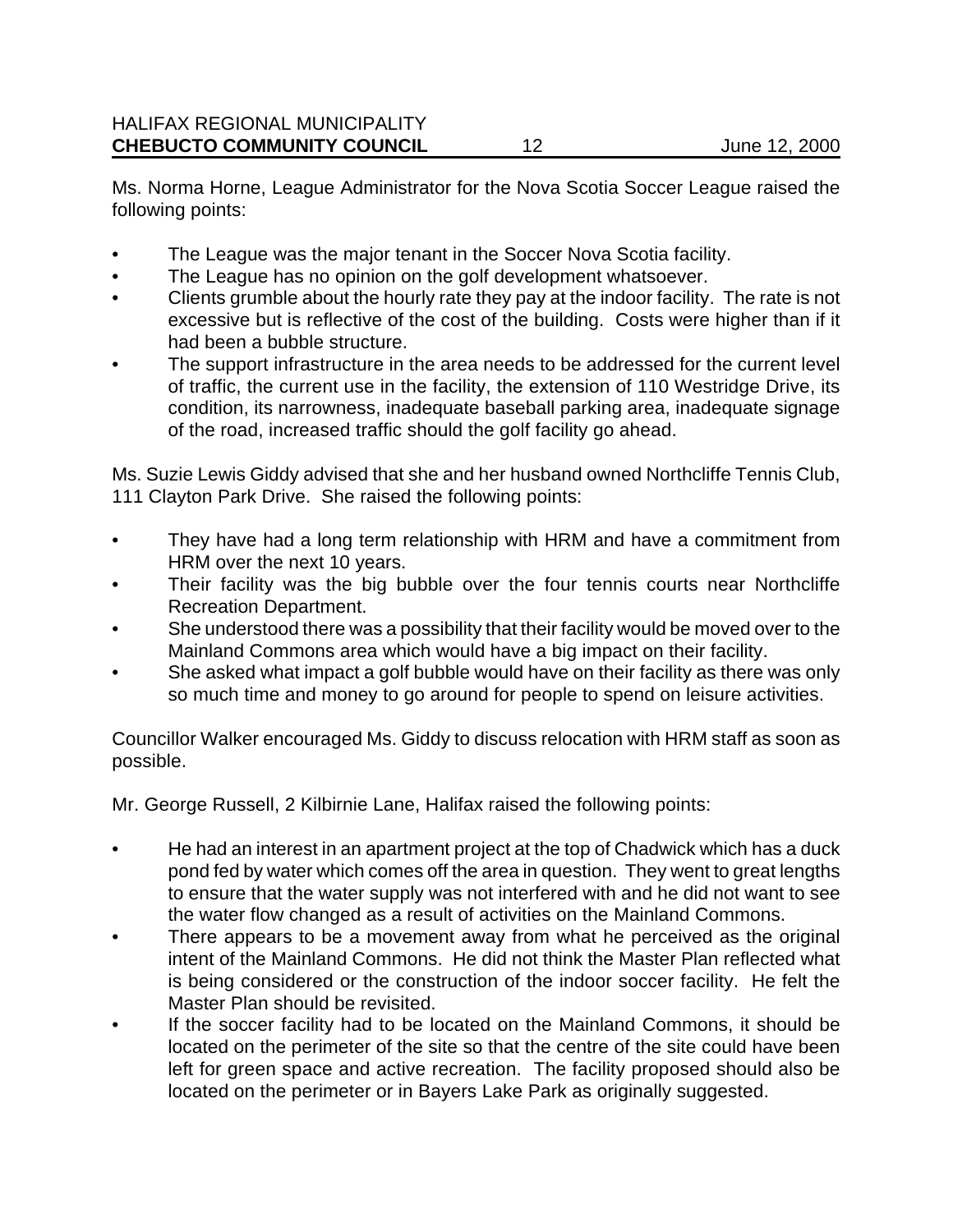### HALIFAX REGIONAL MUNICIPALITY **CHEBUCTO COMMUNITY COUNCIL** 13 June 12, 2000

- There is a conflict between Park and Institutional Land Uses and Commercial Uses.
- Options should be kept open in terms of soft open space and care should be taken as to the location of structures.

Mr. Robert Vaughan, Fairview Hills Golf Club raised the following points:

- In 1989, the former City of Halifax expropriated 40 of 60 acres owned by the Vaughan family for the consolidation of lands for the purpose of the Mainland Commons to be used for the common good of the community. It appeared now that the expropriated lands could contribute to the demise of the existing golf facility.
- He could not support the proposal because it was not on an equal playing field because it would mean competing with the taxpayers of HRM. It is a sort of subsidiary in land use in lieu of private venture which contravenes the original purpose of the Mainland Commons for the community as a whole.
- He opened his golf facility on March 1, 2000 and he expected to be open year round. The proposed facility also expects to be open year round, in total competition.
- The market is saturated and can golfers support an additional driving range in the neighbourhood.
- If concessions are being made to the proponents in lieu of use of some indoor facilities, he has a 3' watermain in front of his facility which he cannot even tap into.

On behalf of Barry MacDonald, the owner of the driving range in Goodwood, Mr. Vaughan advised that Mr. MacDonald felt the facility should not be open at the same time as existing golf ranges during the golf season.

There being no further speakers, the Chair outlined the key points heard:

- 1. Since 1991, what has changed with regard to the proposals.
- 2. Study to be done by Recreation Department regarding competition.
- 3. Hourly rate for soccer facility is higher because it cost more to build.
- 4. Traffic infrastructure concerns width and condition of the road, signage and parking in the existing facility.
- 5. Protection for the tennis club that now exists.
- 6. Master Plan should be revisited.
- 7. Some semblance of competition with HRM and HRM taxpayers.

Councillor Adams requested that the comments obtained tonight be taken under consideration by staff and that staff should prepare answers in writing, these answers to be made available to those who expressed concerns. He requested that the speakers leave their name and address after the meeting.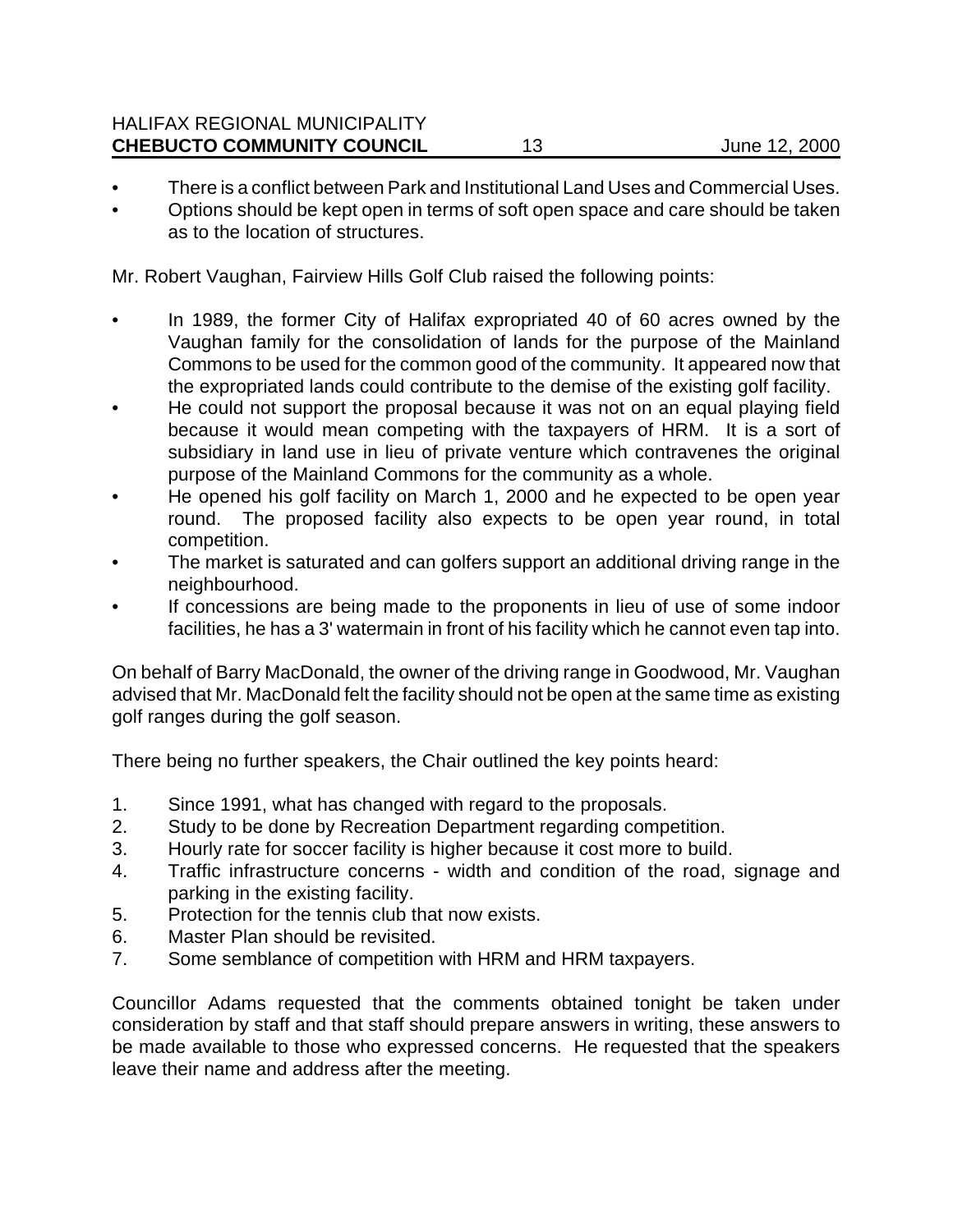- 10. **REPORTS** None
- 11. **MOTIONS** None

### 12. **ADDED ITEMS**

### 12.1 **Improvements to Intersection 102 and Lacewood**

Councillor Stone expressed grave concern that Department of Transportation is not responding in a quick and expedient manner with the above intersection, which is a priority as well as Kearney Lake Road improvements. A cost sharing study was carried out by Department of Transportation and HRM which he understood was to move forward. Part of HRM's budget is the sidewalk to extend Lacewood Drive underneath the 102 to connect to the Chain Lake Drive entrance of Costco; however, staff advises the sidewalk is on hold because if it was constructed, it would have to be torn up to carry out the improvements to the intersection. He understood Department of Transportation may not have funds to do the necessary improvements this year. Although it might be possible to put in a set of lights, in his opinion, that was not good enough, as there was another set of lights needed plus two other lanes as well as improvements to the intersection.

Councillor Stone said he was putting this forward at this time in order to have it added to the Status Sheet in order to get on-going reports as to what is happening with negotiations between Department of Transportation and HRM.

### 12.2 **Award to Community of Spryfield**

Councillor Adams advised that the community of Spryfield recently received an environmental award. There is a lot of work going on with regard to McIntosh Run and the community has been recognized by the Ecology Action Centre. He was proud of the community for receiving such an Award.

# 13. **NOTICES OF MOTION** - None

# 14. **PUBLIC PARTICIPATION**

Mr. Hiram Tiller, 4 Thackeray Close raised the following points:

• He expressed appreciation that Councillor Stone put the intersection of 102 and Lacewood on the Status Sheet. He submitted, however, that a temporary set of lights was better than none at all and there has been a set of temporary lights in that area for the last three years. He expressed concern that the temporary set of lights might come crashing down on cars. He felt that another set of temporary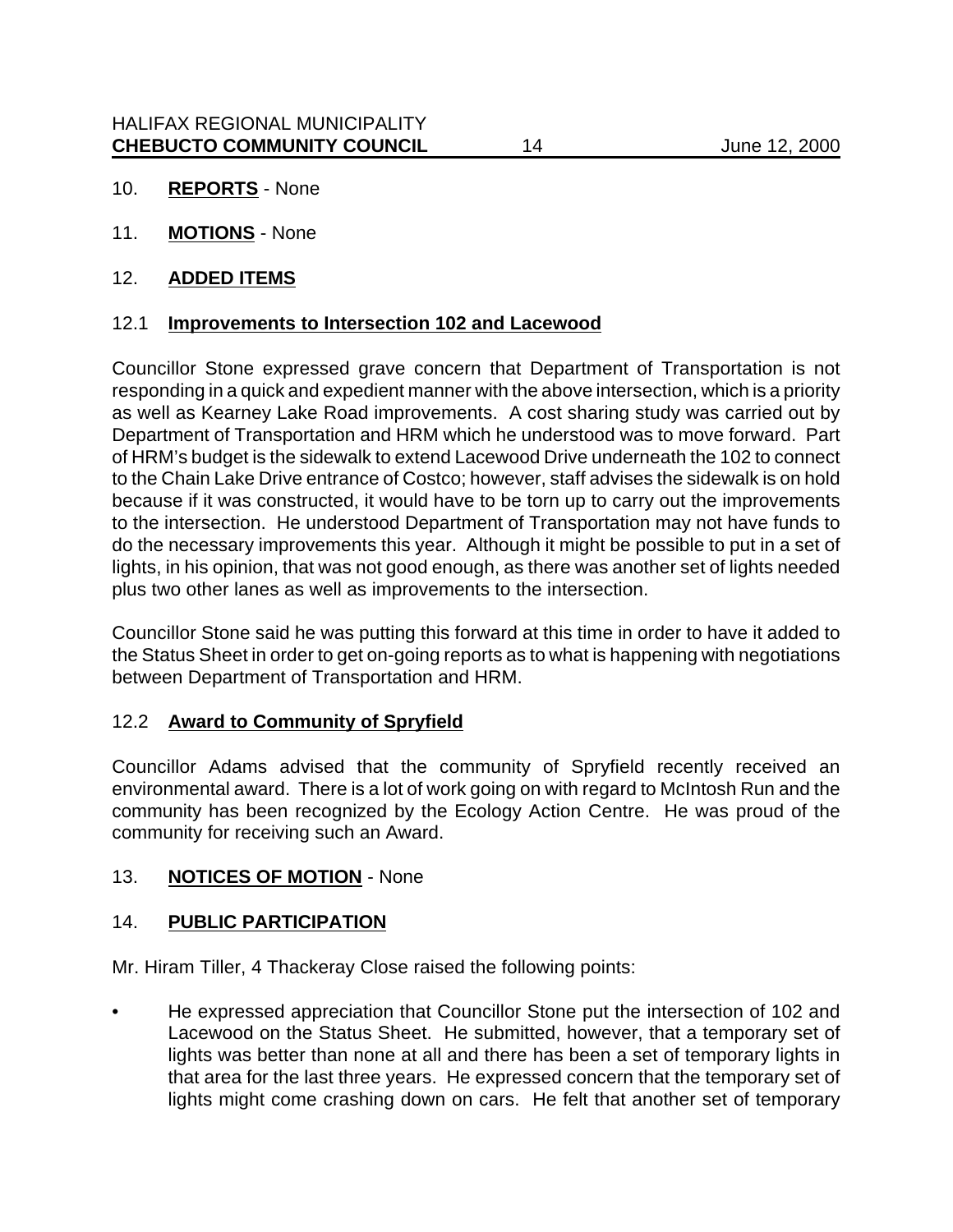lights should be on the other exit which would allow safety for drivers turning left onto Lacewood from the 102. He expressed concern that Department of Transportation did not think the Lacewood intersection was a high priority.

• He questioned signage on poles, traffic lights such as "Junk Removal", "Moving?", "Lose 30 lbs in 30 Days". He asked why these types of signs were not taken down.

Mr. George Defazio raised the following points:

• He asked for a status report on installation of traffic lights - Parkland and Lacewood, Fairfax, Lacewood and Radcliffe.

In response, Councillor Stone advised that lights at Fairfax will be put in when Home Depot opens as Home Depot is paying for them. Lights at Parkland will only be put in when the Traffic Authority regulations are met. Lights at Lacewood and Radcliffe might not be until 2001 or 2002. He suggested that Mr. Defazio contact Dave McCusker, Traffic Authority for further information.

• Regarding the condominiums on Parkland, he asked if the level of water in the lake in conjunction with the condominium could be raised. In response, Councillor Stone advised that it had been raised but could not be raised any more because of the lay of the land. There was supposed to be a passive park around the lake.

Ms. Mary Ann McGrath, MLA raised the following points:

- There was currently paving being carried out at Kearney Lake Road and Hamshaw Drive. There was a flagman above and below Hamshaw Drive but no one at the end of her street, which was out of the line of sight for the two flagmen. She requested that if jobs are contracted out by HRM, then the safety of the public should be considered.
- She was endeavouring to bring about a satisfactory solution to the situation at the intersection of 102 and Lacewood.

Councillor Adams agreed to make contact with staff regarding the flagman issue at Kearney Lake Road and Hamshaw Drive.

Ms. Debbie Hum, 169 Cresthaven Drive raised the following points:

• She previously raised the concern re the crosswalk on Kearney Lake Road in the area of Dunbrack/Grosvenor at the meeting of Chebucto Community Council in October, 1999 when Mr. McCusker was in attendance and spoke of possible improvements for safety reasons. One of Mr. McCusker's suggestions was to have concrete barriers at the merge lane from Kearney Lake Road to change the merging